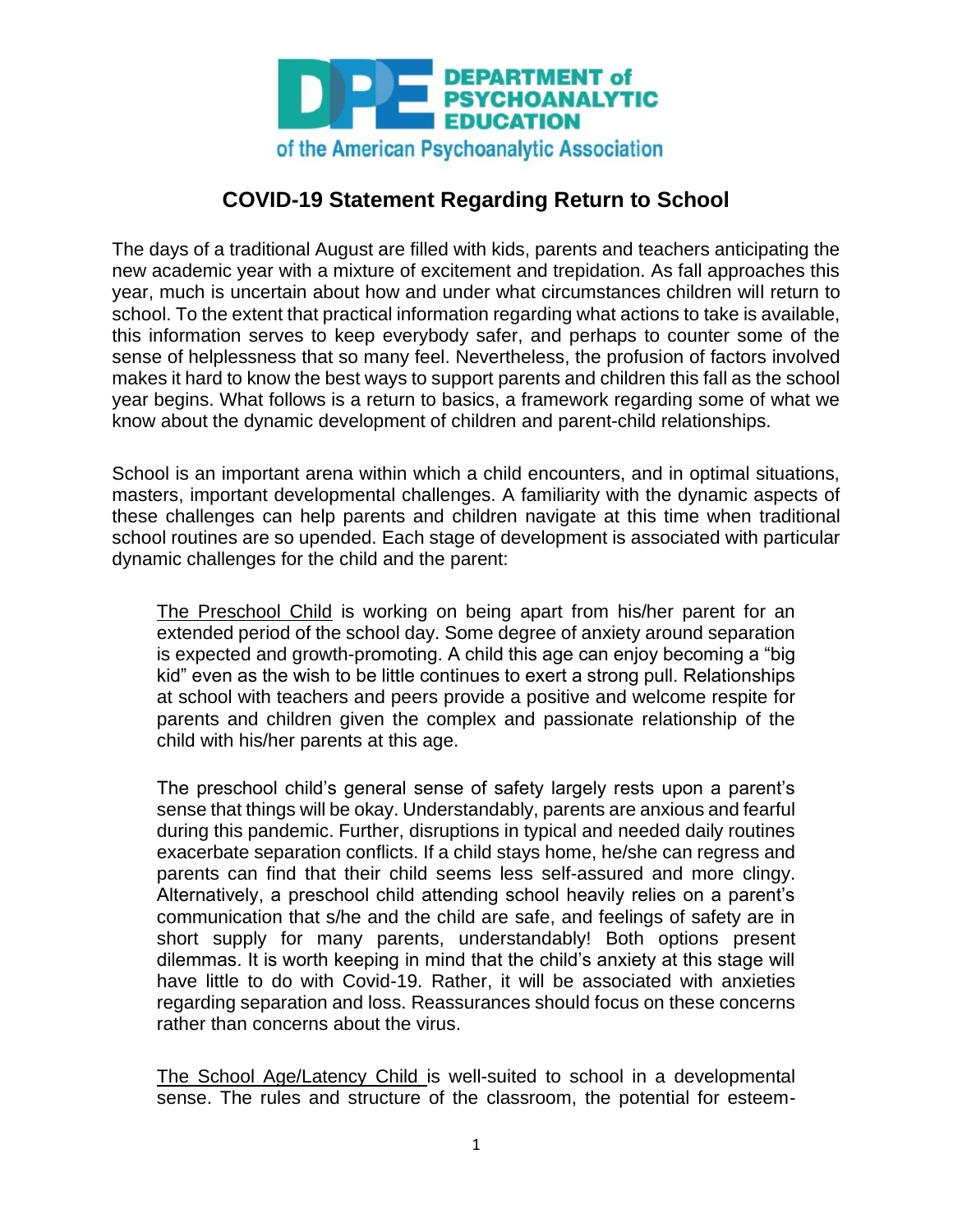building via accomplishment and the potential for admiration outside the family (e.g., in academic, athletic or social pursuits) work harmoniously for a happy child - at least in an ideal world. The latency-age child tends toward obsessionality to contain her/his more unruly impulses, and this feature is likely to be intensified in the current context, whether s/he goes to school or not. Things are not what they "should be," and this raises a child's anxiety. The parent overseeing the schooling of a child this age can encounter obstinacy and anger, causing her/him to wonder "how does the teacher manage to do it?" Guilt and embarrassment about such unacceptable and "babyish" displays make things even more difficult as the latency-age child judges infractions harshly in black and white.

These children are attuned to the current situation. They are aware that going to school magnifies the danger of infecting (even killing) parents, grandparents and teachers. Some may worry about their own physical safety. In this way omnipotent fantasies and real-world possibilities present particular challenges for the latency-age child. The parent of a child this age can best help her/his child in a few ways. First, by providing straightforward responses to questions about the virus that respect the child's need for information but that don't overwhelm her/him with details. Second, by offering comments that recognize how normal it is to have a variety of feelings about the virus and its impact on the day to day aspects of her/his life, including anger and worry. Finally, by thinking of ways to empathize with how difficult things are at this time. The latency-age child can be a powerful self-critic. Empathy will be more effective than piling on judgements that the child already has leveled against herself/himself.

The Adolescent plight during the pandemic is easily envisioned. Any parent who doesn't get that is soon going to hear it from the adolescent. A central challenge during this stage is developing a more independent sense of self. School provides an important arena for this process. Relationships are extremely important as the teen affiliates with individuals and groups outside the family and explores his/her maturing sexuality.

As the adolescent separates from the internal parent in his/her mind, he/she is more prone to feeling lonely and disconnected - feelings exacerbated by the narrowing of his/her outside life during the pandemic. Groups of teens engaging in activities now considered dangerous (walking close together and unmasked through school halls or socializing at parties) reflect omnipotent defenses during a time of uncertainty and vulnerability - a familiar adolescent response to such feelings. Teens and parents who have made progress in separating may find themselves painfully engaged in conflicts that render actual danger hard to distinguish from feelings of anxiety and loss associated with a teen moving on. Parents and teens also can feel guilty and anxious about aggressive fantasies given the potential for real-life danger via contagion (child to parent) or parental resignation in the face of the adolescent's